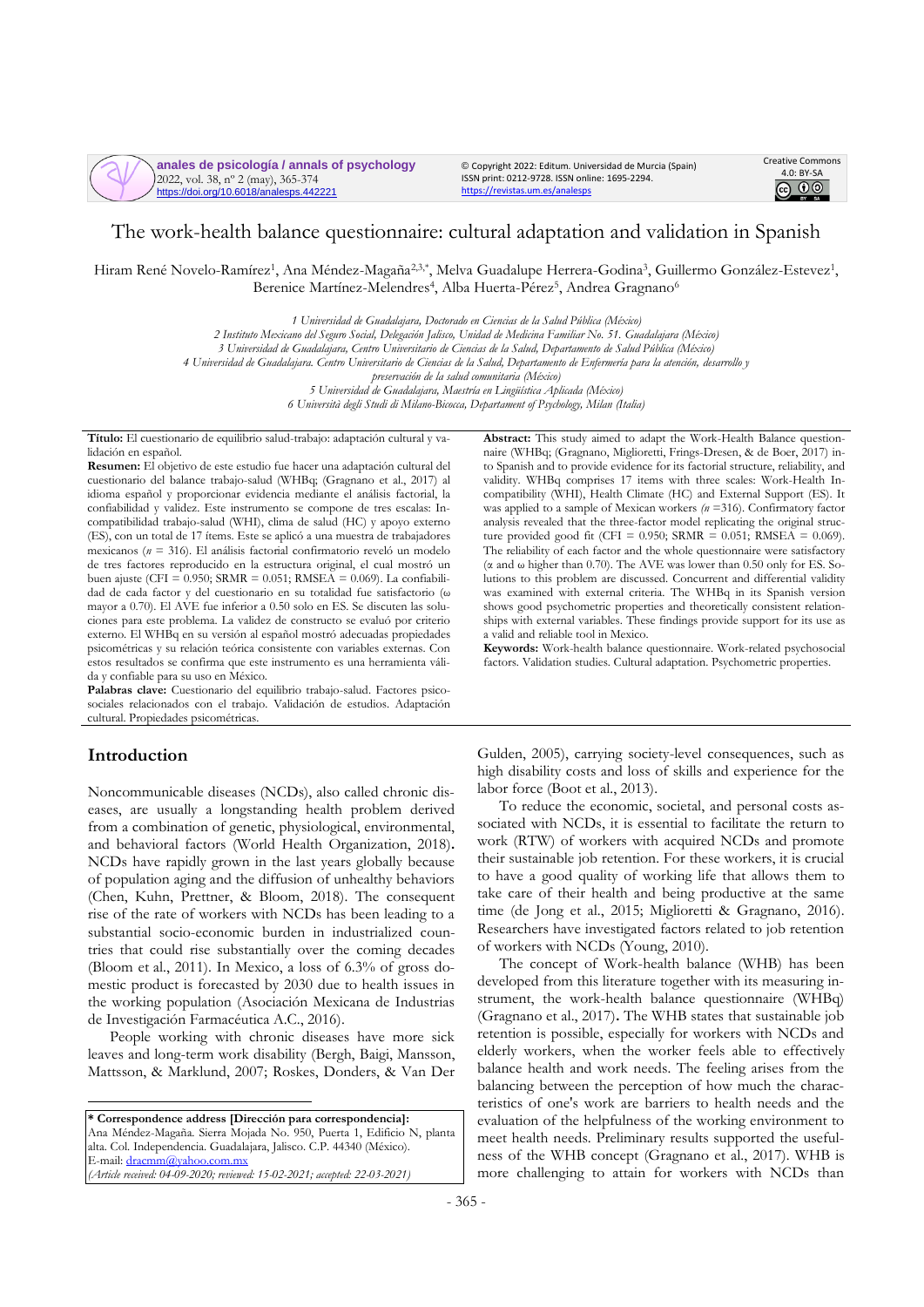those without (Gragnano, Previtali, Manzi, & Miglioretti, 2018). Moreover, workers with cardiovascular diseases needed less time to RTW with a higher level of WHB (Massimo Miglioretti, Federica, Manzi, & Gragnano, 2019). A good WHB was associated with higher job autonomy, engagement, and satisfaction whereas a low level of WHB was associated with higher levels of absenteeism, emotional exhaustion, workaholism, and general psychological distress (Gragnano et al., 2017, 2018; Previtali, Gragnano, & Miglioretti, 2018). Finally, the WHB explained more of the variance in job satisfaction than the work-family balance in a sample of 318 workers (Gragnano, Simbula, & Miglioretti, 2020).

The WHBq is a useful instrument to understand the work experience of people with NCDs and what needs to change to allow them a healthy work involvement. Employers struggling to maintain a high level of productivity in the face of an increasing population of workers with NCDs could benefit from the information derived from the WHBq.

The WHBq was originally developed in the Italian language. Good psychometric properties of the WHBq were demonstrated with exploratory and confirmatory factor analysis, as well as Rasch analyses (Gragnano et al., 2017; Massimo Miglioretti & Gragnano, 2017). Results of a confirmatory factor analysis with a sample of 525 workers supported the three factorial structure in its original Italian version (Gragnano et al., 2017). However, there are no validated translations published in the Spanish language. A validated Spanish version of the WHBq would be very useful, particularly, for Mexico's context.

In 2016, NCDs accounted for 80% of all deaths in Mexico. The prevalence of many of these diseases increases with age and with the presence of cardiometabolic risk factors (Alwan, 2011; Leitner et al., 2017; Schellevis, 2013).

Concerning aging, in Mexico, the population of 65-yearold adults and older is projected to change from 6.9 in 2016 to 16.8 percent of the total population by 2050 (Muradás, Gutiérrez, & Téllez, 2018). Regarding cardiometabolic risk factors, between 2018 and 2019, the Mexican population had a prevalence of obesity of 36.1% among adults aged 20 years or older, 34.1% had arterial hypertension and 10.3% had a diagnosis of diabetes (Shamah-Levy, T et al., 2020)**.** 

The present study aimed to translate and adapt the WHBq into Spanish and to provide evidence for its factorial structure, reliability, and validity. This will be done by replicating the original factor structure of WHBq, testing factor validity and reliability, and investigating concurrent and differential validity analyzing the relationships with external criteria. Specifically, following the rationale that WHB becomes more relevant for workers with NCDs and elderly workers (Gragnano et al., 2017), we hypothesized that as age increases, as well as with the presence of disease, health needs arise, making it harder to cope with job demands, thus making the WHB more difficult.

*Hypothesis 1*: Workers with a disease have a significantly lower level of WHB than healthy workers.

*Hypothesis 2*: The WHB correlates negatively with workers' age.

We also expected commuting time to work to be related to WHB since longer commutes reduce the time for other activities needed to preserve and promote health, and we expected the same would happen with work hours.

- *Hypothesis 3*: The WHB correlates negatively with commuting time to work.
- *Hypothesis 4*: The WHB correlates negatively with work hours.

We also expected work shift to be related to WHB index. Because working in the evening and night is associate with more health problems (Jørgensen, Karlsen, Stayner, Hansen, & Andersen, 2017; Zhao et al., 2019), the WHB is more challenging to attain for workers with the evening shift compared to those on other shifts.

*Hypothesis 5*: The level of WHB is lower for workers with the evening shift or shift work. Finally, theoretically, the WHB assumes that the balanc-

ing act between men and women is the same.

*Hypothesis 6*: The average level of WHB across gender is not significantly different.

# **Method**

#### **Participants and procedure**

The first part of the study consisted of the translation of the original instrument into Spanish and a questionnaire pretest that involved a convenience sample of 39 workers, namely, 36 office workers laboring in a school and three security guards from different school grades, with an age range of 30 - 60 years old.

In the second part of the study, the psychometric properties of the final version of Spanish WHBq were tested. The estimated required sample size was 300 based on simulation studies with a similar three-factorial model with around 17 indicators and considering limited model misspecification (MacCallum, Widaman, Preacher, & Hong, 2001; Wolf, Harrington, Clark, & Miller, 2013).

A convenience sampling technique was employed to recruit the workers. The internet-based survey was developed using Google Forms and was shared with the researchers' contact list. This kind of survey allows for greater heterogeneity in the type of jobs included in the study.

Studies have supported the hypothesis that the validity and reliability of web-based surveys are comparable to those obtained by other classic methods and self-reports (Liao & Hsieh, 2017; Ritter, Lorig, Laurent, & Matthews, 2004).

For this web-based survey, an electronic informed consent form was included previously to the instrument, consisting of a brief explanation of the research, assuring them of anonymity. If the person accepted to participate, the questionnaire was displayed. This investigation was approved by the Ethics Committee of the International Association of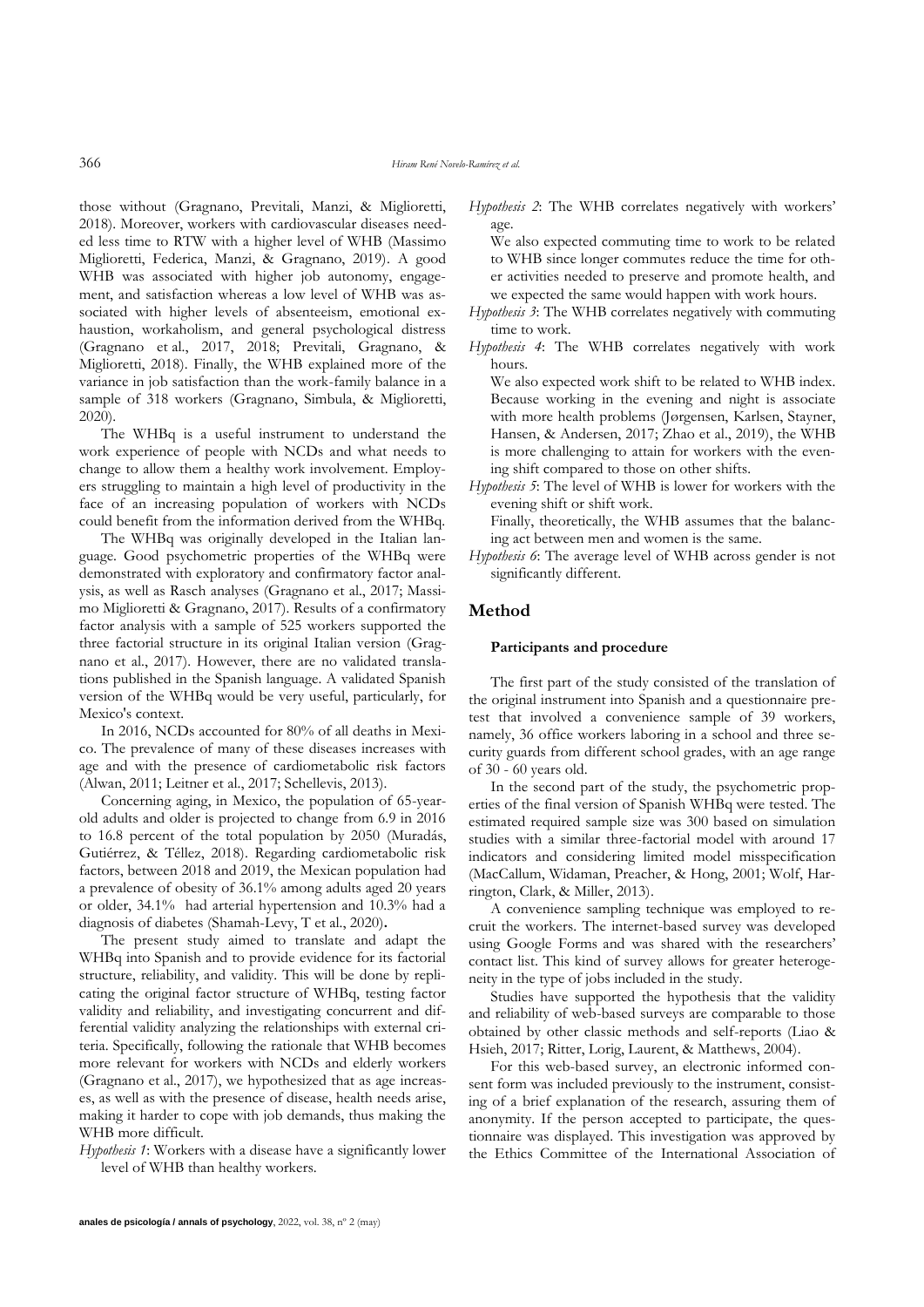Doctors and Health Sciences at Work (ref: AIDCST – 10 - 2019).

The questionnaire was sent online to literate workers 18 years or older that had agreed to participate in the study, and that could use a computer or a smartphone to access the questionnaire. The questionnaire included a section of sociodemographic characteristics, including occupation, sex, age, work shift, work hours, commuting time, and the presence of a current disease. Workers were from the following occupations: administrative work (121, 43.4%), education (51, 18.3%), health worker (24, 8.6%), manufacture (24, 8.6%), salesmen (22, 7.9%) and other (37, 13.2%), accounting for 279 workers. Most of the workers were female (170, 61%), and the mean age of the sample was 35.3 years old (SD 11.3). The main work shift was working in the morning (229; 82%) and most of the workers reported not having any disease (227, 86%).

In the end, the sample to analyze reliability and CFA consisted of 316 workers, that is, 39 from the pre-test (since there were no substantial changes in the questionnaire), and 277 from the survey, since 2 questionnaires were excluded due to missing data.

#### **WHB Questionnaire**

The questionnaire comprised 17 items that identified 3 factors. These were Work-Health Incompatibility (WHI, 6 items) and External Support (ES, 6 items) with a 5-point response scale from 1 (*Never*) to 5 (*Always*), and Health Climate (HC, 5 items) with a 5-point response scale from 1 (*Strongly disagree*) to 5 (*Strongly agree*) (Gragnano et al., 2017). WHI is a measure of how much the worker perceives the present job as an obstacle to the management of his/her health needs, and it is a consequence of the evaluation of the personal abilities to manage the situation, of the present work situation, and the health requests. ES indicates the perceived degree of work flexibility and supervisor support for health reasons. Finally, HC measures how much management behavior is perceived as genuinely interested in the employees' health. The score of every dimension is the mean value of the items. The WHB index derives from the formula: (ES +  $HC)/2$  – WHI, after the score of every dimension is standardized in T-scores. It can range from  $-80$  to  $+80$ . In the WHB index, the perception of how much the working environment is favorably disposed toward personal health needs is counterbalanced with the perception of incompatibility between work and health.

### **Translation Procedure and Cultural Adaptation**

The WHBq was adapted, for the most part, using the Guidelines for the Process of Cross-Cultural Adaptation of Self-Report Measures involving a 'forward-backward' translation method (Beaton, Bombardier, Guillemin, & Ferraz, 2000). At first, one of the developers of the original questionnaire shared with the other authors a clear explanation of the construct to avoid any misinterpretation during the translation process.

For the second stage, an initial translation was made from the instrument in the original language (Italian) into the target language (Spanish) by two Spanish native speakers who were health professionals with knowledge of Italian, without any previous information about the instrument's aim nor the construct.

In the third stage, these two translations were reviewed and discussed to make a synthesis into one translation. The team employed for this was composed of one occupational psychologist, a medical doctor, two public health professionals, and a Spanish language professional. At this point, each item and term were analyzed to see if they were sufficiently clear and fit the workers' context in Mexico.

At the fourth stage, a back-translation was made from Spanish to Italian by a bilingual Italian professional translator, without any knowledge of the original scale. Afterward, this translation was discussed with one of the authors of the original questionnaire, and he issued recommendations to make suitable changes to achieve semantic equivalence.

At the fifth stage, we conducted a pre-test of the instrument in the target language to assess the clarity of the items and wording, with a convenience sample of 39 people, namely, 36 office workers and three security guards from different school grades. These workers were asked to give feedback on the questionnaire as pertains to clarity and wording of the items or express any doubt or ambiguous questions. The issue raised by some workers was about the use of the Spanish word for boss, as it can refer to a supervisor or a manager. In order to clarify this, we asked one of the authors what the original intention was, and he explained that it referred to the immediate boss, and then we modified the items accordingly.

#### **Statistical and Psychometric Analyses**

Initially, we calculated the absolute kurtosis and skewness values of the WHBq items to test for deviations from the normal distribution. All values were lower than |2.00|, indicating negligible problems (Bandalos, Finney, & Finney, 2018).

To test the factor validity of the Spanish WHBq, we performed confirmatory factor analyses fitting a three-factor model with latent factors free to covary as the original Italian version of the WHBq. Because our data were approximately normally distributed, and responses were given on a fivepoint scale, we used the maximum likelihood (ML) estimator (Finney & DiStefano, 2013).

We reported the standardized factor loadings and the goodness-of-fit of the models with the  $\chi^2$  statistic, the RMSEA (root mean square error of approximation), the CFI (comparative fit index), and the SRMR (standardized root mean square residual). We considered the model fit to be acceptable when RMSEA  $\leq$  .08, CFI  $\geq$  0.95, and SRMR  $\leq$  .07 (Bagozzi & Yi, 2012; Lai & Green, 2016), with all factor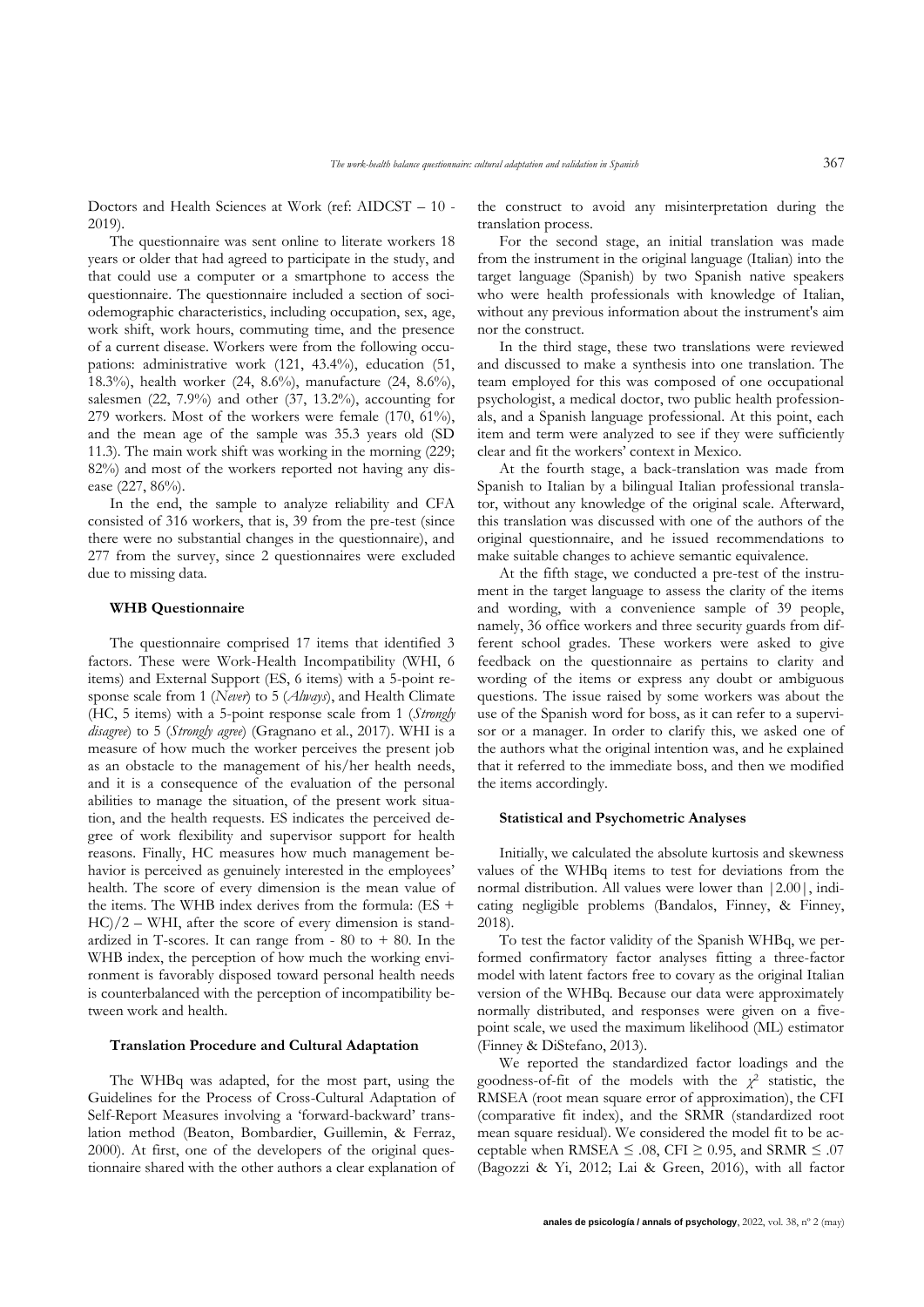loadings statistically significant. In case of low fit of the model, modification indexes were inspected to understand if meaningful modifications could substantially increase the fit of the model. Competitor non-nested models were compared with Akaike Information Criterion (AIC) and Bayesian Information Criterion (BIC) with lower values indicating a better fit.

Besides evaluating the global fit of the model, we evaluated the convergent and discriminant validity of latent variables. Reliability was measured with ω (omega) and the average variance extracted (AVE). The estimation of ω assumes the factor model is congeneric – items of the same latent variable can have different factor loadings, whereas the first assumes Tau-equivalence – all factor loadings are equal. The value of ω should be higher than .60, ideally higher than .70 (Dunn, Baguley, & Brunsden, 2014; Field, Miles, & Field, 2012). The AVE measures the level of variance captured by a construct compared to the level due to measurement error. AVE should be equal to or higher than .50. An AVE lower than .50 indicates the variance due to measurement error is greater than the variance depicted by the construct (Hair, Anderson, Tatham, & Black, 1998). All these analyses were performed in R (R Core Team, 2018).

To analyze concurrent and differential validity, we tested the hypotheses about the correlation of the WHB index with external variables. We estimated Spearman's correlation when the external variable was continuous and Mann-Whitney U when the external variable was categorical because the normality assumption was not met. With the other variables, we performed an ANOVA when the external vari-

| таріе т                                 |  |  |
|-----------------------------------------|--|--|
| Confirmatory Eactor Analycic Decembrion |  |  |

**Table 1**

able was categorical, in this last case we used Levene's test to confirm the homogeneity of variance when the  $p$  - value  $\geq$ 0.05. The threshold for statistical significance was set at <0.05. These analyses were performed using IBM SPSS Statistics 22 (IBM Corp, 2013).

## **Results**

### **Factor validity**

The confirmatory factor analysis was conducted using the lavaan package v. 0.6-4 for R (Rosseel, 2012).

The first model matched the theoretical factorial structure of the questionnaire. Three factors loaded on 17 items: Work-Health Incompatibility (WHI, items 1 – 6), Health Climate (HC, items 7 – 11), and External Support (ES, items 12 – 17). All latent variables were free to covary.

As shown in Table 1, the fit of the first model was not satisfactory. The inspection of modification indexes suggested to free covariance between the errors of items 16 – "*Your supervisor listens when you talk about your health"* and 17 – "*Your supervisor acknowledges that you may have specific needs for your health status".* This modification could be made under the rationale that the last two questions of ES are both related to the supervisor, and their meaning is more similar compared to one of the other items in the subscale ES. The second model was the same as the first one but with a covariance between the errors of items 16 and 17. The model fit improved but did not reach a satisfactory fit as presented in Table 1.

| $Conjumuovy_1uuovz_nuuysus Desinpuon.$ |            |     |                          |          |             |                       |          |                                             |
|----------------------------------------|------------|-----|--------------------------|----------|-------------|-----------------------|----------|---------------------------------------------|
| Model                                  | $\sqrt{2}$ | df  |                          | CFI      | <b>SRMR</b> | <b>RMSEA</b> (90% CI) | AІC      | BIC                                         |
|                                        | 467        | 116 | < 0.001                  | 0.897    | 0.0063      | 0.098                 | 14213.62 | 14352.23                                    |
|                                        |            |     |                          |          |             | $(0.089 - 0.107)$     |          |                                             |
|                                        | 380        | 115 | < 0.001                  | 0.922    | 0.050       | 0.085                 | 14128.90 | 14151.09                                    |
|                                        |            |     |                          |          |             | $(0.076 - 0.095)$     |          |                                             |
|                                        | 284        | 114 | < 0.01                   | 0.950    | 0.051       | 0.069                 | 14034.21 | 14056.99                                    |
|                                        |            |     |                          |          |             | $(0.059 - 0.079)$     |          |                                             |
|                                        | 350        | 114 | < 0.01                   | 0.931    | 0.052       | 0.081                 | 14100.33 | 14123.11                                    |
|                                        |            |     |                          |          |             | $(0.071 - 0.091)$     |          |                                             |
| $\sim$ $\sim$<br>$-1$                  |            | .   | comments of the comments | $\cdots$ |             |                       |          | $\sim$<br>$\cdot$ $\cdot$ $\cdot$<br>$\sim$ |

*Note*. CFI = comparative fit index; SRMR = standardized root mean square residual; RMSEA (90% CI) = root mean square error of approximation with confidence interval; AIC = Akaike information criterion; BIC= Bayesian information criterion.

Once more, modification indices suggested to free covariance between the error of items 7 – *"Senior management acts decisively when concerns about health emerge between employees*", and 8 – *"Senior management considers employee health to be as important as productivity"*. This modification could be made under the rationale that these two items are more abstract than the rest of the items in the subscale HC. Model 3 was the same as Model 2 but with a covariance between the errors of items 7 and 8. Table 1 displays the fit of Model 3 that was satisfactory. In this model, the two measures of the perception of how much the working environment is favorably disposed toward the personal health needs – HC and ES – had a significant positive correlation of .75. These measures correlated significantly but negatively with WHI, the perception of the job as an obstacle to the management of health needs (correlations between WHI and HC of -.46; correlation between WHI and ES of -.50).

In the CFA with the Italian version of the WHBq, the estimated covariances between item errors were between items 16 and 17, as in Model 2 and 3, and between items 3 and 4, instead of items 7 and 8 as we did in Model 3. Therefore, Model 4 was estimated to reproduce the model fitted with the Italian sample fixing in Model 3 the covariance between the errors of items 7 and 8 and freeing the covariance between the errors of items 3 and 4. Table 1 shows the fit of Model 4. The CFI level was slightly lower than required, and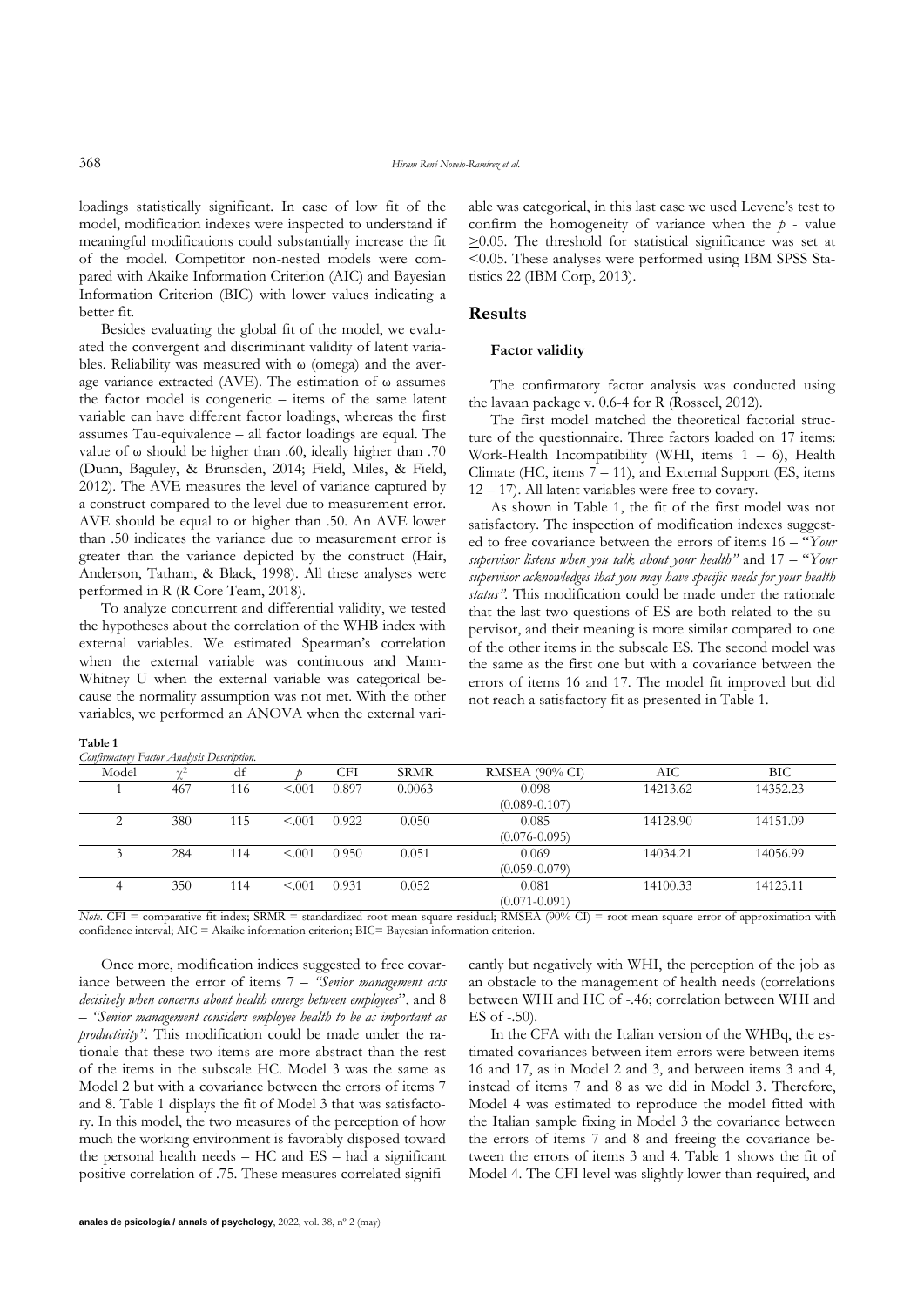the RMSEA was slightly higher. Moreover, AIC and BIC were better in Model 3. Thus, we concluded that Model 3 was the best. All factor loadings were statistically significant in every one of the models tested. Figure 1 presents the three-factorial structure of Model 3 with standardized parameters. The figure was created using the semPlot package (Epskamp, Stuber, Nak, Veenman, & Jorgensen, 2019).

### **Reliability**

To evaluate internal consistency, ω and AVE were calculated using semTools package (Jorgensen, Pornprasermanit, Schoemann, & Roseel, 2019). The  $\omega$  coefficient of the whole questionnaire was .84. Model 3 presented ω values higher than .70, but AVE was lower than .50 in the dimension ES (Table 2).

#### **Figure 1**

*Model of Factorial Structure for WHBq in Spanish.*

| Table 2<br>Coefficient of the Subscales. |      |     |
|------------------------------------------|------|-----|
| Dimensions                               |      | AVF |
| Work-Health                              | 0.00 |     |

WORK-Health<br>
Incompatibility 0.88 0.56<br>
Health Climate 0.91 0.71 Health Climate  $0.91$  0.71 0.71 External Support 0.79 0.43 External Support

*Note*. Ω = omega value; AVE = average variance extracted.

The estimates of the factor ES in Model 3 (Figure 1) showed a factor loading and a measurement error of item 15 respectively much lower and higher than those of the other items. A visual inspection of items distribution of ES (Figure 2) showed a markedly different behavior of participants when they answered item 15 compared to the others.

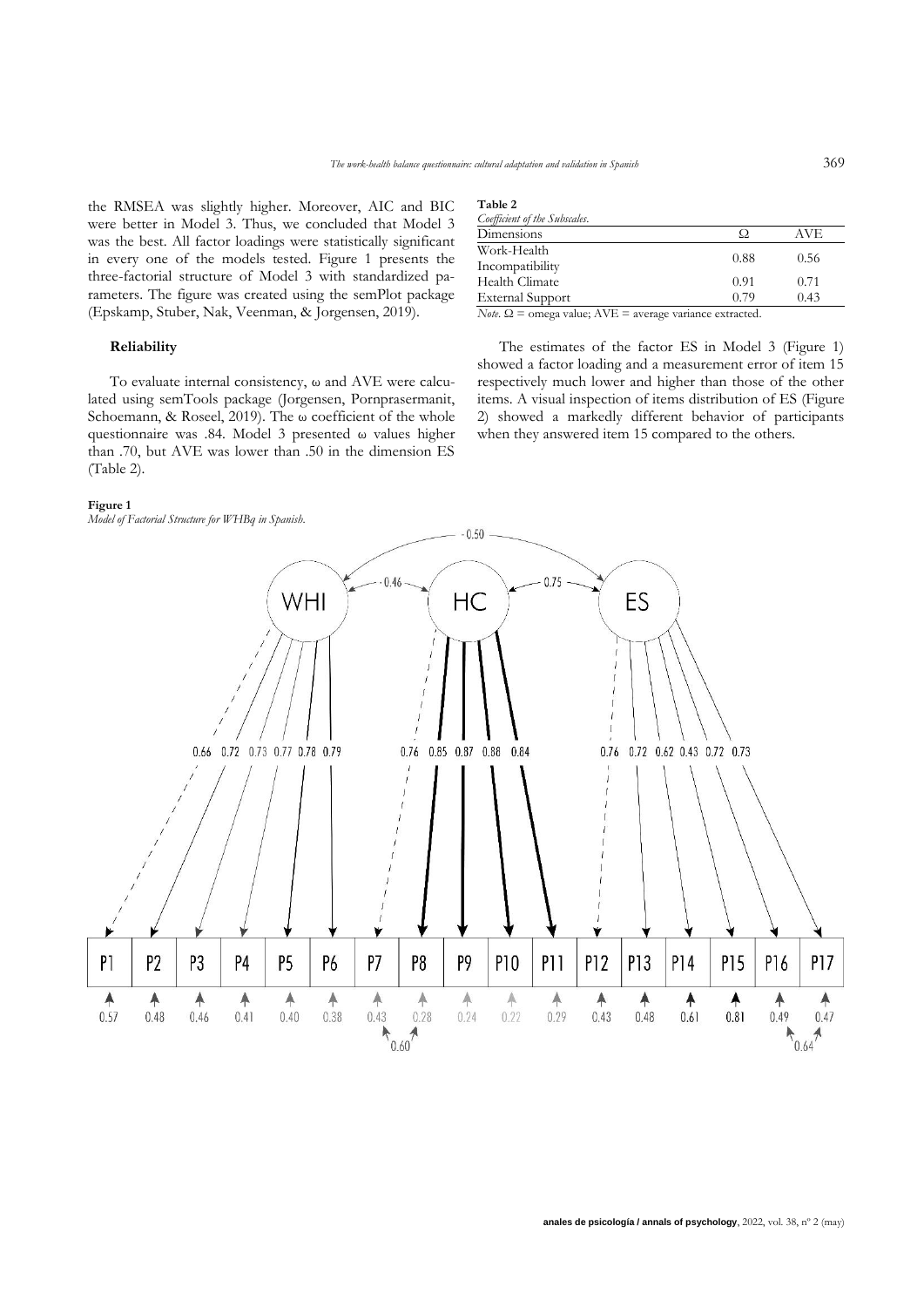

*Note*. Excluding item 15 from the ES factor increased the AVE of ES to an adequate level (ω = .80, AVE = .50).

## **Concurrent and differential validity**

Some additional data were analyzed to screen for correlations using the final model. Rho spearman was calculated, correlating age, work hours, and commuting time to work with the Work-Health Balance Index, namely, the total score of the questionnaire. Table 3 shows the results of the correlations. Two correlations were statistically significant. Age and commuting time to work was negatively correlated with the WHB Index. These correlations indicate that as age and commuting time to work increased, the WHB Index decreased. The correlation between the work hours and the WHB index was not statistically significant. In addition, we compared the means of the total scores with some sample characteristics, as they are seen in Table 4. Two group differences were significant. First, workers that reported having a disease had a mean WHB index significantly lower than those that did not report a current disease. Second, there was a significant difference in the WHB index of workers with different work shifts. Nevertheless, the WHB index did not differ significantly between male and female workers.

|                          | <b>Table 3</b> |         |          |          |  |  |
|--------------------------|----------------|---------|----------|----------|--|--|
| $\overline{\phantom{a}}$ |                | .7 TTT7 | $\cdots$ | $\cdots$ |  |  |

| Correlations with W ork-Health Balance Index. |                           |          |        |                |  |  |
|-----------------------------------------------|---------------------------|----------|--------|----------------|--|--|
| Hypothesis                                    | Measure                   | Rho      |        | Hypothesis     |  |  |
| Number                                        |                           | Spearman | р      | met?           |  |  |
|                                               | Age                       | $-0.215$ | < 0.01 | H2: Yes        |  |  |
| 2                                             | Commuting<br>time to work | $-0.184$ | .002   | H3:Yes         |  |  |
| 3                                             | Work hours                | $-0.043$ | .48    | <i>H4</i> : No |  |  |

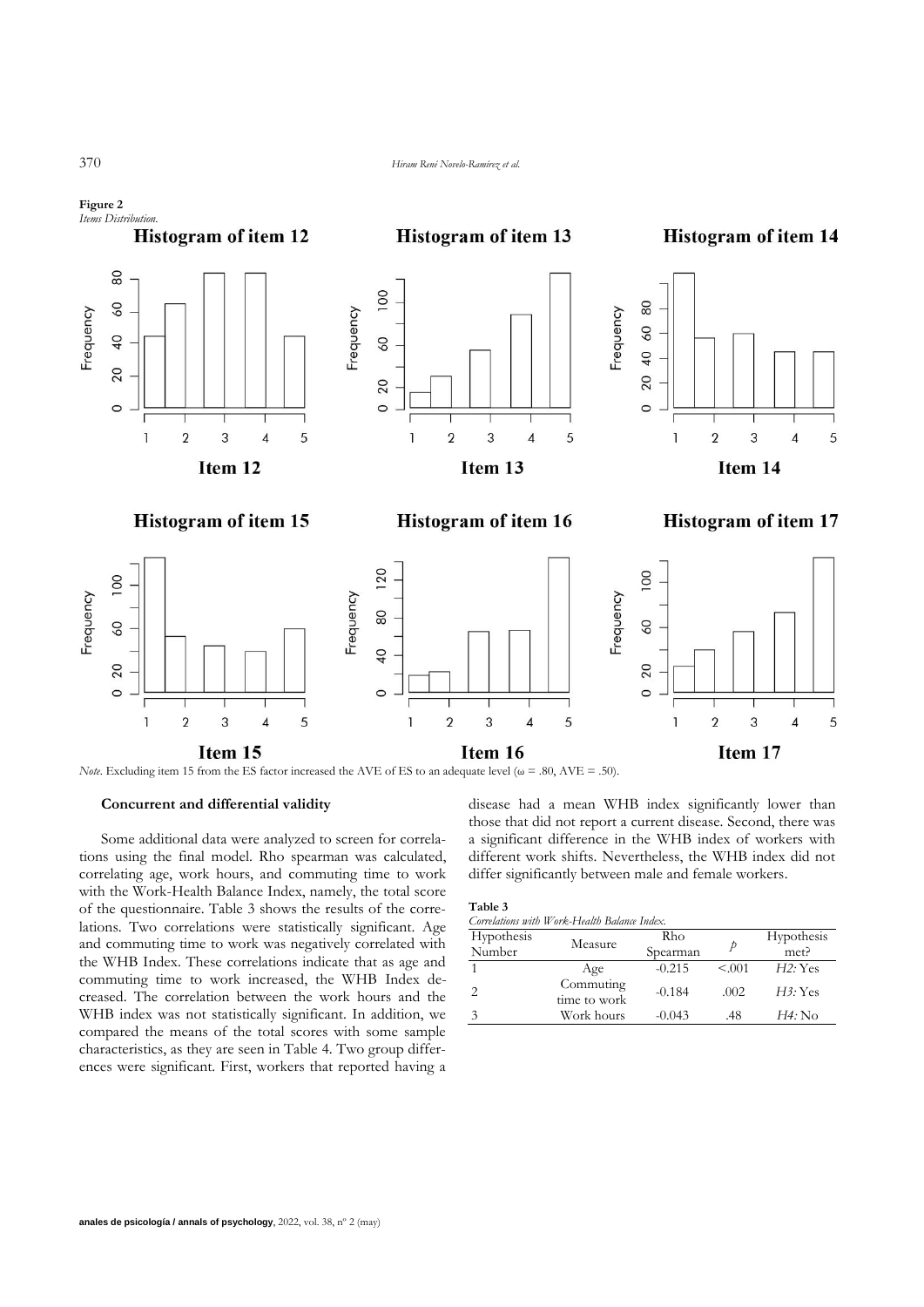| -------                                           |                 |     |                |          |      |                      |  |
|---------------------------------------------------|-----------------|-----|----------------|----------|------|----------------------|--|
| Group Differences with Work-Health Balance Index. |                 |     |                |          |      |                      |  |
| Variable                                          | Characteristics | No. | Mean (SD)      | Value    |      | Hypothesis met?      |  |
| Having any disease*                               | Yes             | 38  | $-6.45(12.73)$ | 2984.5*  | .001 | H4: Yes              |  |
|                                                   | No              | 236 | 0.61(11.28)    |          |      |                      |  |
|                                                   | Morning         | 229 | 0.17(11.03)    | $3.52**$ |      |                      |  |
| Work shift <sup>a</sup>                           | Evening         | 20  | $-8.00(12.81)$ |          | .016 | H <sub>5</sub> : Yes |  |
|                                                   | Shift work      | 29  | 1.21 (13.99)   |          |      |                      |  |
| $Sex*$                                            | Male            | 109 | 0.46(10.73)    | 8730.5*  |      | H6: Yes              |  |
|                                                   | Female          | 170 | $-0.85(12.21)$ |          | .41  |                      |  |

*Note*. <sup>a</sup>In order to compare work shifts we eliminated the night shift because it had only one worker. The Levene test result was 2.79, (*p* = 0.06). \*Mann-

Whitney U test was used. \*\* One-way ANOVA was used. The effect size of ANOVA was  $\eta^2 = 0.04$ .

## **Discussion**

**Table 4**

The study aimed to translate, adapt, and validate the Work-Health Balance questionnaire into Spanish. The findings show that after adapting the questionnaire, it was well understood by workers in this population. The results are consistent in showing the reliability and validity of the Spanish version of the WHBq.

The CFA substantially replicated the three-factor structure of the original questionnaire, supporting the factor validity of the Spanish questionnaire. However, it also highlighted a difference consisting in the estimate of the covariance between the errors of items 7 and 8, instead of items 3 and 4 as in the CFA of the original questionnaire. This difference does not constitute a problem in the practical use of the questionnaire and could be due to differences between the samples of the two countries.

Regarding the standardized solution of the final model (Model 3), it is worth noting that the correlations between WHI and ES, WHI and HC, and HC and ES, are significant, but not close to one, suggesting that even if they are related, they are different dimensions. The correlation between HC and ES is higher than those of WHI with HC and ES as theoretically expected.

The reliability of the dimensions of the WHBq was satisfactory, in terms of ω and AVE for all the subscales except for ES. The AVE of ES was lower than .50 because of item 15. Item 15 introduced in the scale more measurement error than the variance explained indicating the need for further examination. Item 15 states, *"It is O.K. with your supervisor if you work at home for health reasons?"* Further investigation and sample comparisons should clarify the issue. For the moment, it is advised to keep the same number of items in the Spanish WHBq as in the original version given ω was good and factor loading was acceptable (.43).

The test of the hypotheses provides support to the concurrent and differential validity of the WHB, substantially confirming theoretically expected relation with external variables. The results show that there was a significant inverse association of Work-Health Balance with age, which supports the hypothesis that health needs that increase with age could be hampering the balancing act between work and health. As for commuting time to work, the findings suggest that longer commutes could be affecting WHB, probably by reducing time employed for health (Milner, Badland, Kavanagh, & LaMontagne, 2017). We hypothesized the same would happen with work hours, but we did not find a significant relationship, this has to be studied further since this variable has been related to many health outcomes (Bannai & Tamakoshi, 2014).

The difference in the level of WHB was not significant across gender, which suggests that the same balancing act proposed by the theory is alike in this population. However, workers with diseases had a significantly lower level of WHB than healthy workers, and workers with the evening shift had a significantly lower level of WHB than workers with other shifts. These differences are consistent with the theorization for building the Work-Health Balance questionnaire, in the sense that workers with a long-standing health problem will likely have more health needs, which in turn could make it more difficult to balance job demands (Gragnano et al., 2017). Lastly, work shifts showed a significant difference as expected, since the evidence of the relationship between health outcomes and this variable points to that direction (Jørgensen et al., 2017; Zhao et al., 2019). Here, we submit that WHB could contribute to a better understanding of how the managerial process and health needs can be related to shift work and its outcomes.

Thus, we believe that in Mexico the WHBq could be applied to develop workplace policies that seek to improve work environments to facilitate job retention and to achieve a better quality of life, preventing the developing of NCD's, as well as reducing work disabilities.

This study has several limitations. First, most of the sample consisted of administrative workers. Therefore, the sample of this study does not represent all kinds of workers. However, our sample grouped workers from various companies and occupation sectors, such as service, manufacture, health, and education, which are some of the main sectors in Mexico's economy (Observatorio Laboral, 2019).

Second, the results of concurrent and differential validity are only preliminary, and associations with other established variables in the literature, such as job demands or job stress, were not explored. However, the study provides strong evidence of the reliability of WHBq, and concurrent and differential validity was evaluated considering variables that are crucial within the WHB theory, such as the presence of a disease, age, and shift work (Tables 3 - 4).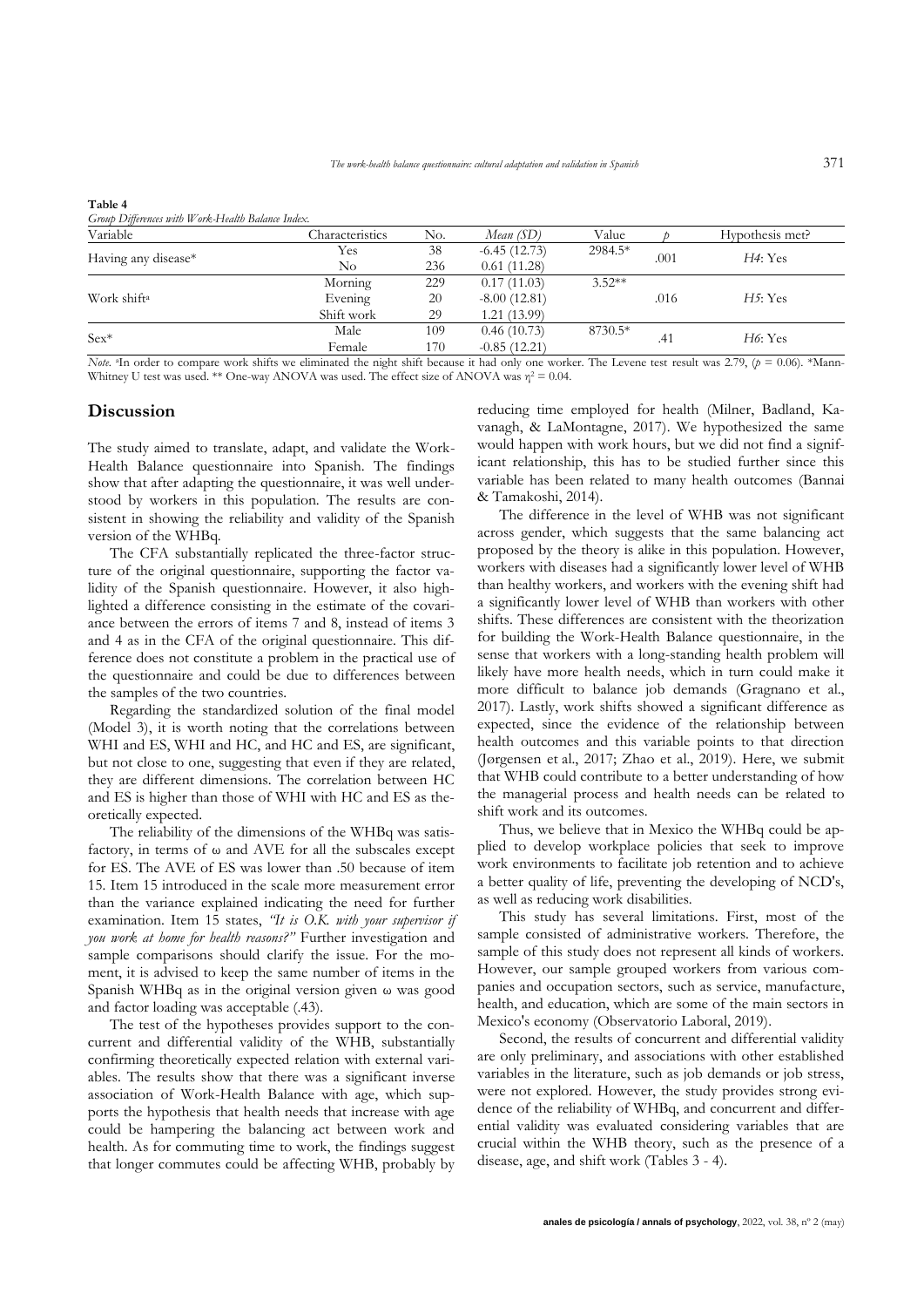To a better understanding of the adapted Spanish version of the WHBq the adapted English version of the WHBq has

been added to compare and contrast its content (Table 5).

#### **Table 5.**

# *Adapted Spanish Version of the WHBq.*

Ahora le pedimos que indique que tan frecuentemente en su vida cotidiana sucede lo que se reporta en las siguientes afirmaciones. Si actualmente no trabaja responda pensando en su trabajo antes de la interrupción (Nunca = 1, Raramente = 2, A veces = 3, Casi siempre = 4, Siempre  $= 5$ ).

# **Incompatibilidad Trabajo-Salud**

- 01) Su trabajo es un obstáculo para su salud
- 02) No puede ocuparse adecuadamente de su salud a causa del tiempo que debe dedicar a su trabajo
- 03) El trabajo que realiza, le permite ocuparse de su salud
- 04) Encuentra bastante fácil balancear sus actividades laborales con sus necesidades de salud
- 05) Encuentra difícil ocuparse de su salud porque piensa constantemente en su trabajo
- 06)Su trabajo le quita tiempo que quisiera dedicar a su salud

Las siguientes afirmaciones que siguen se refieren a la gestión de la salud en su empresa. Responda marcando la opción que más refleja lo que piensa (Totalmente en desacuerdo = 1, En desacuerdo = 2, Ni de acuerdo ni en desacuerdo = 3, De acuerdo = 4, Totalmente de  $acuerdo = 5$ ).

## **Clima de salud**

07) La empresa actúa de inmediato cuando surgen preocupaciones de salud entre los trabajadores

- 08) La empresa considera la salud de los trabajadores tan importante como la productividad
- 09) En la empresa todos los niveles están involucrados en la prevención de la salud de los trabajadores
- 10) La empresa alienta a los trabajadores a desempeñar un rol activo en el cuidado de su salud
- 11) El supervisor le proporciona toda la información relevante para la protección de su salud

## **Apoyo externo**

12) Cuando una persona tiene problemas de salud puede decidir cómo gastar su energía y su tiempo en el trabajo

- 13)El supervisor le da la posibilidad de entrar y salir del trabajo cuando lo desea por motivos de salud
- 14) Puede elegir trabajar en las horas del día en las cuales se siente mejor
- 15) Para el supervisor no es un problema si usted trabaja desde casa por motivos de salud
- 16) El supervisor lo escucha cuando le habla sobre su salud

17) El supervisor reconoce que usted puede tener necesidades particulares relacionadas con su estado de salud

En su trabajo, con qué frecuencia puede ocurrir lo que se dice en las siguientes afirmaciones (Nunca = 1, Raramente = 2, A veces = 3, Casi siempre = 4, Siempre  $= 5$ ).

### *Adapted Spanish Version of the WHBq*

Dear participant, to fill this questionnaire we ask you to think about your personal daily work experience, about what actually happens in your work place. Please do NOT refer to what you think about work in general or how work should be ideally. (Never = 1, Rarely = 2, Sometimes = 3, Often = 4, Always = 5).

### **Work-Health Incompatibility**

- 01) Your job is a hindrance to your health
- 02) You cannot adequately take care of your health because of the time you have to dedicate to the job
- 03) Your job lets you take care of your health
- 04) It is quite easy for you to balance work commitments with your health needs
- 05) You find it difficult to take care of your health because you are constantly thinking about your work
- 06) Your work takes up time that you would have liked to spend on your health

The following sentences are about the management of health in your workplace. Please rate your agreement with every statements. (Strongly disagree  $= 1$ , Disagree  $= 2$ , Neither agree nor disagree  $= 3$ , Agree  $= 4$ , Strongly agree  $= 5$ ).

## **Health climate**

- 07) Senior management acts decisively when concerns about health emerge between employees
- 08) Senior management considers employee health to be as important as productivity
- 09) In your organization, health prevention involves all levels of the organization
- 10) Employees are encouraged to become involved in health matters
- 11) Information about disease prevention is always brought to your attention by your manager/supervisor

#### **External Support**

- 12) A person with health problems can decide how to use his / her time and energies at work
- 13) Your supervisor allows you to arrive and depart from work when you want to for health reasons
- 14) You are free to work the hours when you feel better
- 15) It is O.K. with your supervisor if you work at home for health reasons
- 16) Your supervisor listens when you talk about your health
- 17) Your supervisor acknowledges that you may have specific needs for your health status

Please rate how often the following situations can happen in your workplace. (Never = 1, Rarely = 2, Sometimes = 3, Often = 4, Always = 5).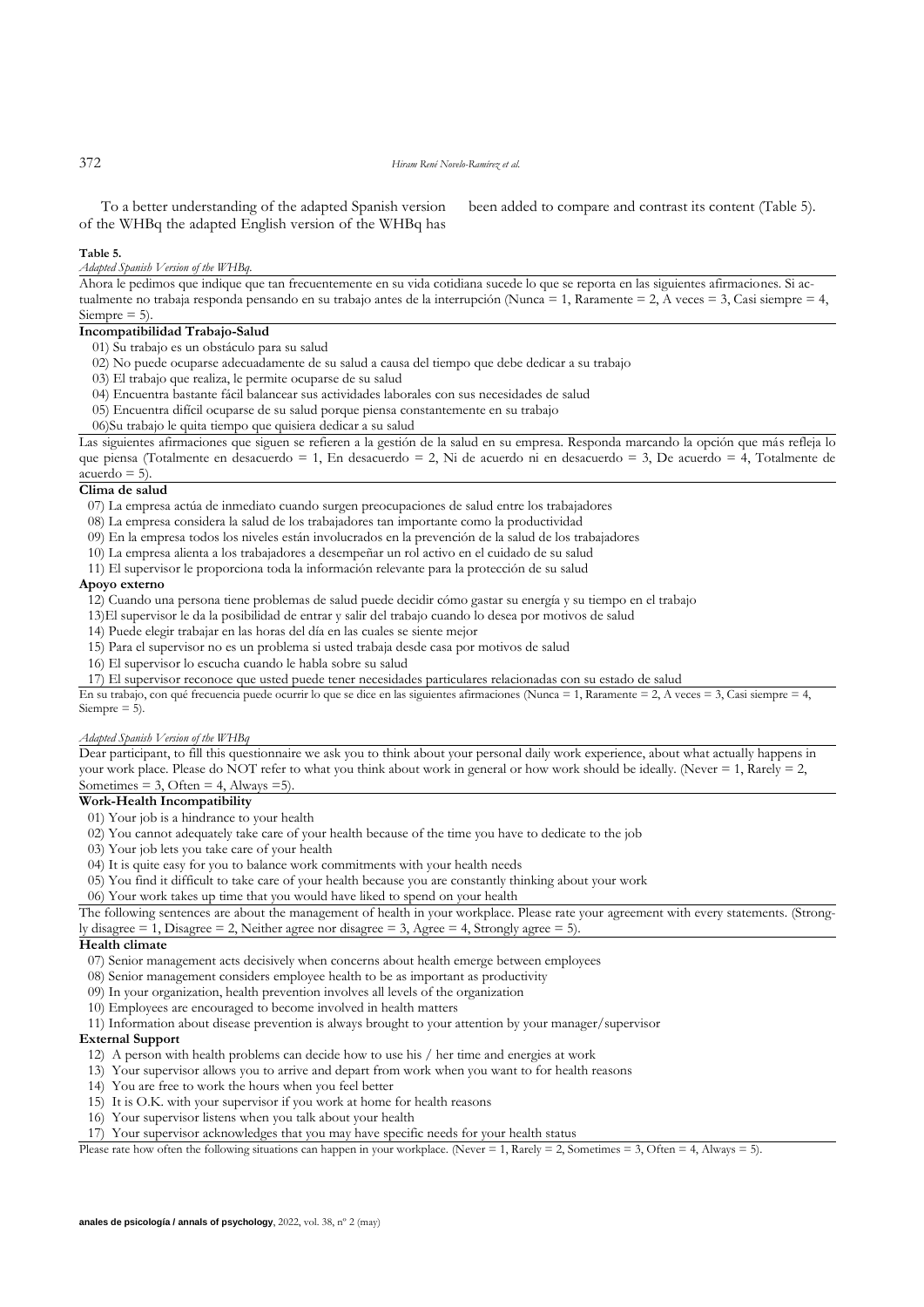## **Conclusion**

The WHBq in its Spanish version shows good psychometric properties. There is still the need to analyze the convergent and predictive validity of this version of the questionnaire, comparing it with well-established variables, and studying possible relations to long-standing health problems. However, the translated questionnaire appears to be well comprehended by Mexican workers, and the model of the confirmatory factor analysis had a good fit. Therefore, this is a reliable

### **References**

- Alwan, A. (2011). *Global status report on noncommunicable diseases 2010.* World Health Organization.
- Asociación Mexicana de Industrias de Investigación Farmacéutica A.C. (2016). *Estudio Salud y Productividad de la Industria Automotriz del Estado de Guanajuato*. Retrieved from https://amiif.org/wp-content/uploads/2018/09/Estudio-Salud-y-Productividad-Manatt-Jones.pdf
- Bagozzi, R. P., & Yi, Y. (2012). Specification, evaluation, and interpretation of structural equation models. *Journal of the Academy of Marketing Science*, *40*(1), 8-34. https://doi.org/10.1007/s11747-011-0278-x
- Bandalos, D. L., Finney, S. J., & Finney, S. J. (2018, noviembre 15). Factor Analysis: Exploratory and Confirmatory. https://doi.org/10.4324/9781315755649-8
- Bannai, A., & Tamakoshi, A. (2014). The association between long working hours and health: A systematic review of epidemiological evidence. *Scandinavian Journal of Work, Environment & Health*, *40*(1), 5-18. https://doi.org/10.5271/sjweh.3388
- Beaton, D. E., Bombardier, C., Guillemin, F., & Ferraz, M. B. (2000). Guidelines for the process of cross-cultural adaptation of self-report measures. *Spine*, *25*(24), 3186-3191. https://doi.org/10.1097/00007632-200012150-00014
- Bergh, H., Baigi, A., Månsson, J., Mattsson, B., & Marklund, B. (2007). Predictive factors for long-term sick leave and disability pension among frequent and normal attenders in primary health care over 5 years. *Public health*, *121*(1), 25-33. https://doi.org/10.1016/j.puhe.2006.08.018
- Bloom, D. E., Cafiero, E., Jané-Llopis, E., Abrahams-Gessel, S., Bloom, L. R., Fathima, S., Feigl, A., Gaziano, T., Hamandi, A., Mowafi, M., O'Farrel, D., Ozaltin, E., Pandya, A., Prettner, K., Rosenberg, L., Seligman, B., Stein, A., Weinstein, C. & Weiss, J.(2011). *The global economic burden of noncommunicable diseases*. Geneva: World Economic Forum.
- Boot, C. R., van den Heuvel, S. G., Bültmann, U., de Boer, A. G., Koppes, L. L., & van der Beek, A. J. (2013). Work adjustments in a representative sample of employees with a chronic disease in the Netherlands. *Journal of occupational rehabilitation*, *23*(2), 200-208. https://doi.org/10.1007/s10926-013-9444-y
- Chen, S., Kuhn, M., Prettner, K., & Bloom, D. E. (2018). The macroeconomic burden of noncommunicable diseases in the United States: Estimates and projections. *PloS one*, *13*(11), e0206702. https://doi.org/10.1371/journal.pone.0206702
- de Jong, M., de Boer, A. G., Tamminga, S. J., & Frings-Dresen, M. H. (2015). Quality of working life issues of employees with a chronic physical disease: A systematic review. *Journal of occupa-*<br>tional rehabilitation,  $25(1)$ ,  $182-196$ . *tional rehabilitation*, *25*(1), 182-196. https://doi.org/10.1007/s10926-014-9517-6
- Dunn, T. J., Baguley, T., & Brunsden, V. (2014). From alpha to omega: A practical solution to the pervasive problem of internal consistency estimation. *British Journal of Psychology (London, England: 1953*),  $105(3)$ , https://doi.org/10.1111/bjop.12046

and valid questionnaire for this population. Moreover, this is the first questionnaire that measures WHB available in Spanish, and we believe that in this country, it will prove to be a helpful and necessary instrument to achieve a better quality of life for workers in the future.

**Conflict of interest.-** The authors of this article declare no conflict of interest.

**Financial support.-** No funding.

- Epskamp, S., Stuber, S., Nak, J., Veenman, M., & Jorgensen, T. D. (2019). *semPlot: Path Diagrams and Visual Analysis of Various SEM Packages' Output*.
- Field, P. A., Miles, D. J., & Field, Z. (2012). *Discovering Statistics Using R*. London ; Thousand Oaks, Calif: SAGE Publications.
- Finney, S. J., & DiStefano, C. (2013). Nonnormal and categorical data in structural equation modeling. En *Quantitative methods in education and the behavioral sciences: Issues, research, and teaching*. *Structural equation modeling: A second course* (2nd ed, pp. 439-492). Charlotte, NC, US: IAP Information Age Publishing.
- Gragnano, A., Miglioretti, M., Frings-Dresen, M. H., & de Boer, A. G. (2017). Adjustment between work demands and health needs: Development of the Work–Health Balance Question-<br>naire. Rehabilitation psychology, 62(3), 374.  $R$ *ehabilitation* http://dx.doi.org/10.1037/rep0000121
- Gragnano, A., Previtali, F., Manzi, C., & Miglioretti, M. (2018, septiembre 1). *Investigating work-health balance in railway older employees: Results of a LPA*. Presentado en Proceedings of the 2nd International Conference Healthier Societies fostering Healthy Organizations: A Cross-Cultural Perspective, Florence, Italy. https://doi.org/10.13140/RG.2.2.24500.30084
- Gragnano, A., Simbula, S., & Miglioretti, M. (2020). Work–Life Balance: Weighing the Importance of Work–Family and Work– Health Balance. *International Journal of Environmental Research and Public Health*, *17*(3), 907. https://doi.org/10.3390/ijerph17030907
- Hair, J. F., Anderson, R. E., Tatham, R. L., & Black, W. C. (1998). *Multivariate Data Analysis*. Upper Saddle River, N.J.
- IBM Corp, N. (2013). IBM SPSS statistics for windows (Versión  $22.0$ ).
- Jørgensen, J. T., Karlsen, S., Stayner, L., Hansen, J., & Andersen, Z. J. (2017). Shift work and overall and cause-specific mortality in the Danish nurse cohort. *Scandinavian Journal of Work, Environment*  $\mathfrak{S}$  Health,  $43(2)$ , https://doi.org/10.5271/sjweh.3612
- Jorgensen, T. D., Pornprasermanit, S., Schoemann, A. M., & Roseel, Y. (2019). *semTools: Useful Tools for Structural Equation Modeling version 0.5-2 from CRAN*. Retrieved from https://rdrr.io/cran/semTools/
- Lai, K., & Green, S. B. (2016). The Problem with Having Two Watches: Assessment of Fit When RMSEA and CFI Disagree. *Multivariate Behavioral Research*, *51*(2-3), 220-239. https://doi.org/10.1080/00273171.2015.1134306
- Leitner, D. R., Frühbeck, G., Yumuk, V., Schindler, K., Micic, D., Woodward, E., & Toplak, H. (2017). Obesity and type 2 diabetes: Two diseases with a need for combined treatment strategies-EASO can lead the way. *Obesity facts*, *10*(5), 483-492. https://doi.org/10.1159/000480525
- Liao, P.-W., & Hsieh, J.-Y. (2017). Does Internet-Based Survey Have More Stable and Unbiased Results than Paper-and-Pencil Survey? *Open Journal of Social Sciences*, *5*(01), 69. http://dx.doi.org/10.4236/jss.2017.51006